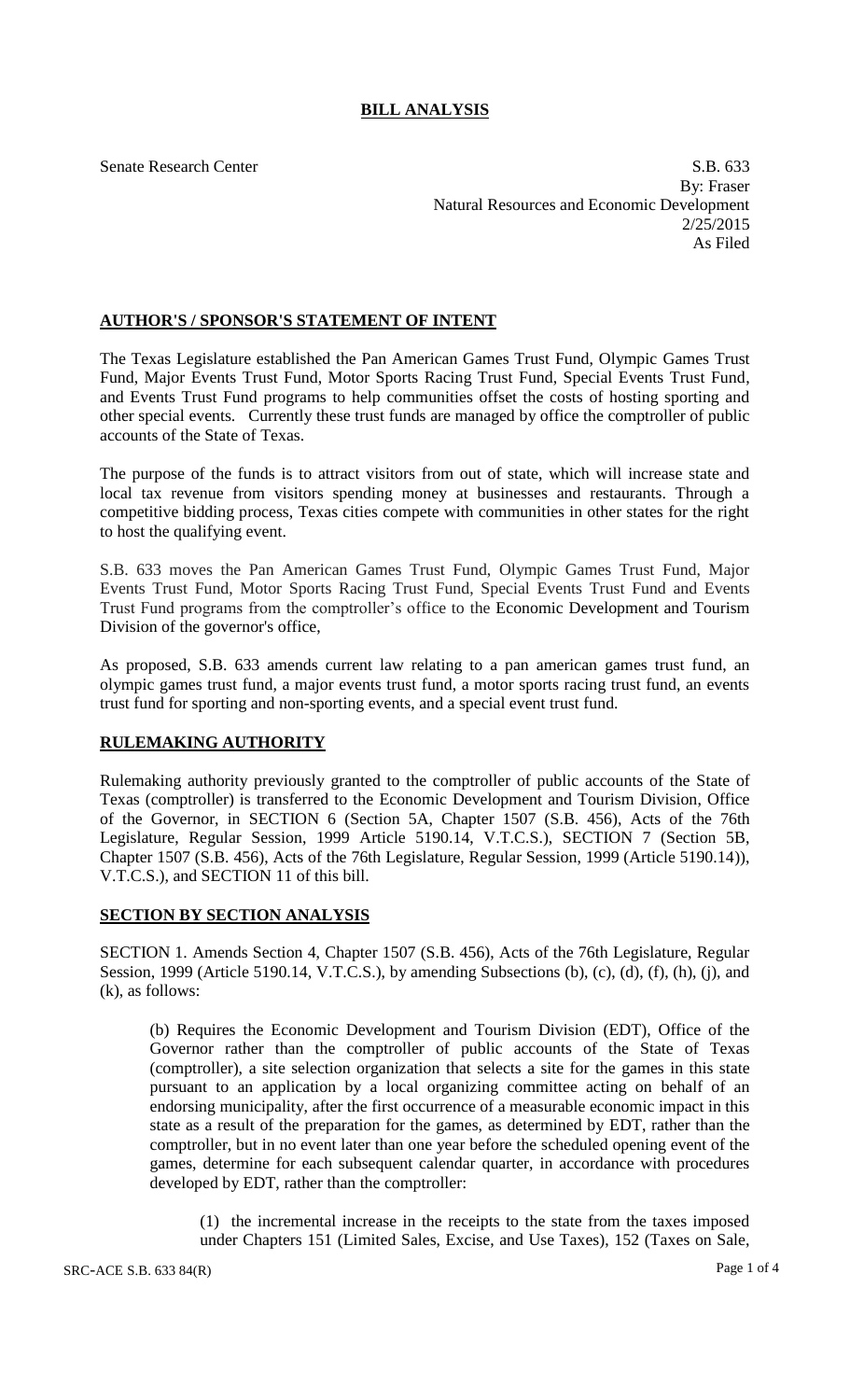Rental, and Use of Motor Vehicles), 156 (Hotel Occupancy Tax), and 183 (Mixed Beverage Taxes), Tax Code, and under Title 5 (Taxation), Alcoholic Beverage Code, within the market areas designated under Subsection (c) of this section that is directly attributable, as determined by EDT, rather than the comptroller, to the preparation for and presentation of the games and related events;

(2) the incremental increase in the receipts collected by the state on behalf of the endorsing municipality from the sales and use tax imposed by the endorsing municipality under Section 321.101(a) (relating to municipalities adopting sales taxes), Tax Code, that is directly attributable, as determined by the as determined by EDT, rather than the comptroller, to the preparation for and presentation of the games and related events; and

(3) the incremental increase in the receipts collected by the endorsing municipality from the municipality's hotel occupancy tax imposed under Chapter 351 (Municipal Hotel Occupancy Taxes), Tax Code, that is directly attributable, as determined as determined by EDT, rather than the comptroller, to the preparation for and presentation of the games and related events.

(c) Changes references to comptroller to EDT.

(d) Requires the comptroller, at the direction of EDT, to retain, for the purpose of guaranteeing the joint obligations of the state and the endorsing municipality under a games support contract and this Act, the amount of municipal sales and use tax revenue determined under Subsection (b)(2) of this section from the amounts otherwise required to be sent to the municipality under Section 321.502 (Distribution of Trust Funds), Tax Code, beginning with the first distribution of that tax revenue that occurs after the date EDT, rather than the comptroller, makes the determination of the amount of municipal sales and use tax revenue under Subsection (b)(2). Makes no further change to this subsection.

(f) Requires EDT, rather than the comptroller, subject to Subsection (m) of this section, deposit into a trust fund designated as the Pan American Games trust fund the amount of municipal sales and use tax revenue retained under Subsection (d) of this section and, at the same time, a portion of the state tax revenue determined under Subsection (b)(1) of this section in an amount equal to 6.25 times the amount of that municipal sales and use tax revenue. Requires the comptroller at the direction of EDT, when an endorsing municipality makes a deposit of its hotel occupancy tax revenue, to deposit at the same time a portion of the state tax revenue determined under Subsection (b)(1) of this section in an amount equal to 6.25 times the amount of that municipal hotel occupancy tax revenue. Provides that holds in trust the Pan American Games trust fund for its administration is established outside the treasury but is held in trust by EDT, rather than the comptroller, for the administration of this Act. Makes no further change to this subsection.

- (h) Makes conforming changes.
- (j) Makes a conforming change.
- (k) Makes conforming changes.

SECTION 2. Reenacts Subsection (i), Section 4, Chapter 1507 (S.B. 456), Acts of the 76th Legislature, Regular Session, 1999 (Article 5190.14,V.T.C.S.), as amended by Chapters 579 (H.B. 1675) and 814 (S.B. 275), Acts of the 78th Legislature, Regular Session, 2003, and amends it to makes conforming changes.

SECTION 3. Reenacts Subsection (l), Section 4, Chapter 1507 (S.B. 456), Acts of the 76th Legislature, Regular Session, 1999 (Article 5190.14, V.T.C.S.), as amended by Chapters 579 (H.B. 1675) and 814 (S.B. 275), Acts of the 78th Legislature, Regular Session, 2003, and amends it to makes conforming changes.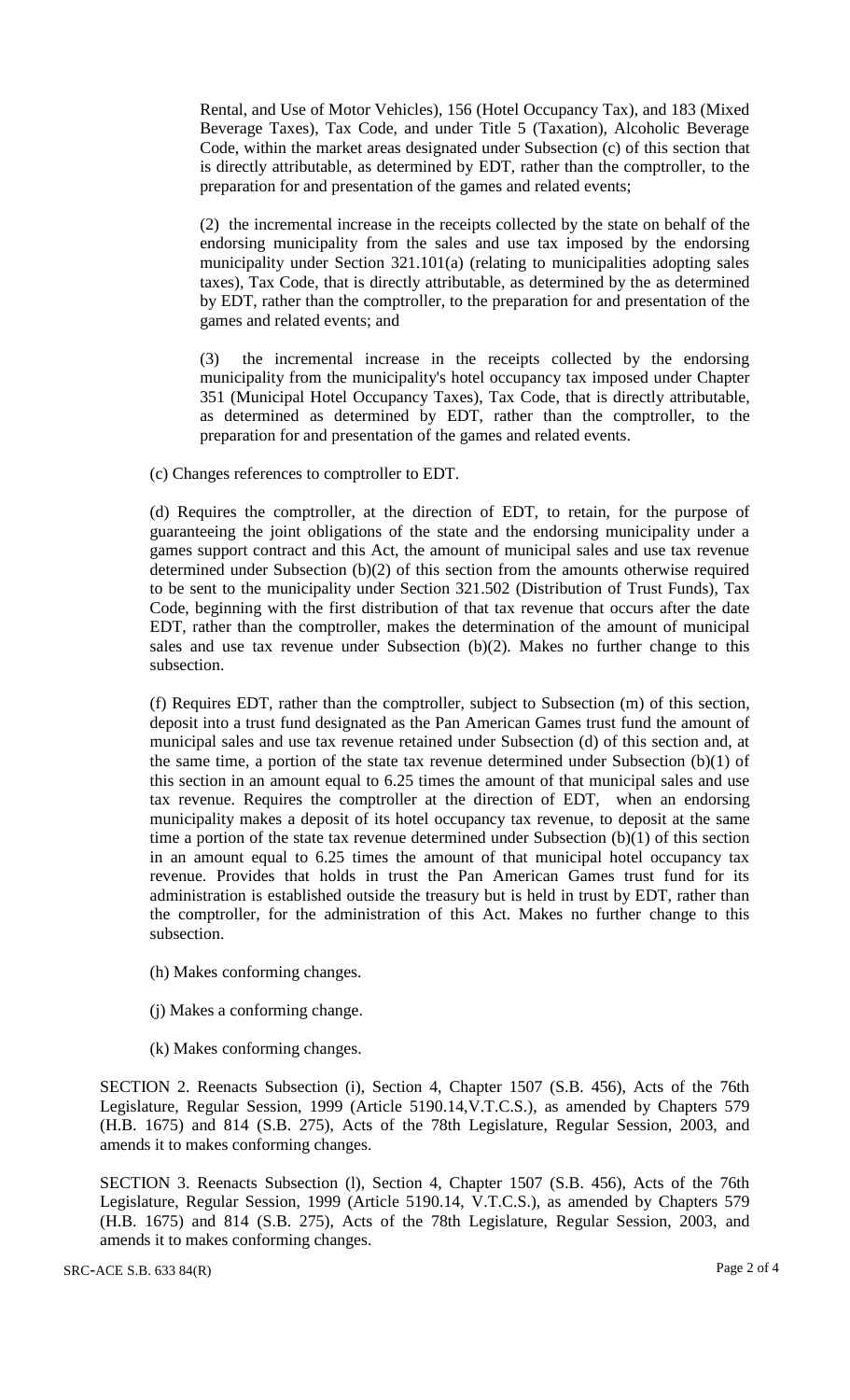SECTION 4. Amends Section 5, Chapter 1507 (S.B. 456), Acts of the 76th Legislature, Regular Session, 1999 (Article 5190.14, V.T.C.S.), by amending Subsections (b), (c), (d), (f), (h), (i), (j), (k), and (l) as follows:

(b) and (c) Makes conforming changes.

(d) Requires that the comptroller, at the direction of EDT, subject to Section 6 of this Act, retain, for the purpose of guaranteeing the joint obligations of the state and an endorsing municipality or endorsing county under a games support contract and this Act, the amount of sales and use tax revenue and mixed beverage tax revenue determined under Subsection  $(b)(2)$  or  $(b)(3)$  of this section from the amounts otherwise required to be sent to the municipality under Section 183.051(b) or 321.502, Tax Code, or to the county under Section 183.051(b) or 323.502, Tax Code, beginning with the first distribution of that tax revenue that occurs after the date EDT, rather than the comptroller, makes the determination of the amount of sales and use tax revenue and mixed beverage tax revenue under Subsection  $(b)(2)$  or  $(b)(3)$  of this section. Makes no further change to this subsection.

- (f) Makes conforming changes.
- (h)-(l) Makes conforming changes.

SECTION 5. Amends Subdivisions (1) and (2), Subsection (a), Section 5A, Chapter 1507 (S.B. 456), Acts of the 76th Legislature, Regular Session, 1999 (Article 5190.14, V.T.C.S.), are amended to redefine "endorsing county" and "endorsing municipality" to provide EDT, rather than the comptroller, is responsible for designating the market area for an event.

SECTION 6. Amends Section 5A, Chapter 1507 (S.B. 456), Acts of the 76th Legislature, Regular Session, 1999 (Article 5190.14, V.T.C.S.), to make conforming changes.

SECTION 7. Amends Section 5B, Chapter 1507 (S.B. 456), Acts of the 76th Legislature, Regular Session, 1999 (Article 5190.14, V.T.C.S.), to make conforming changes.

SECTION 8. Amends Section 5C, Chapter 1507 (S.B. 456), Acts of the 76th Legislature, Regular Session, 1999 (Article 5190.14, V.T.C.S.), by amending Subsections (b), (c), (d), (f), (i),  $(j)$ ,  $(k)$ ,  $(k-1)$ ,  $(m)$ ,  $(o)$ ,  $P$ ),  $(q)$ ,  $(r)$ , and  $(t)$  to make conforming changes.

SECTION 9. Amends Section 6, Chapter 1507 (S.B. 456), Acts of the 76th Legislature, Regular Session, 1999 (Article 5190.14, V.T.C.S.), to make conforming changes.

SECTION 10. Repealer: Subsection (s) (relating to rulemaking authority expressly granted to the comptroller), Section 5C, Chapter 1507 (S.B. 456), Acts of the 76th Legislature, Regular Session, 1999 (Article 5190.14, V.T.C.S.).

Repealer: Chapter 398 (Measures to Support Municipal and County Special Events), Local Government Code.

SECTION 11. (a) Provides that, not later than September 1, 2015:

(1) the administration of the pan american games trust fund, olympic games trust fund, major events trust fund, motor sports racing trust fund, and events trust fund for sporting and non-sporting events is required to be transferred from the comptroller to EDT, office of the governor;

(2) all rules, forms, policies, procedures, or decisions of the comptroller that are related to the pan american games trust fund, olympic games trust fund, major events trust fund, motor sports racing trust fund, and events trust fund for sporting and non-sporting events are continued in effect as rules, forms, policies,